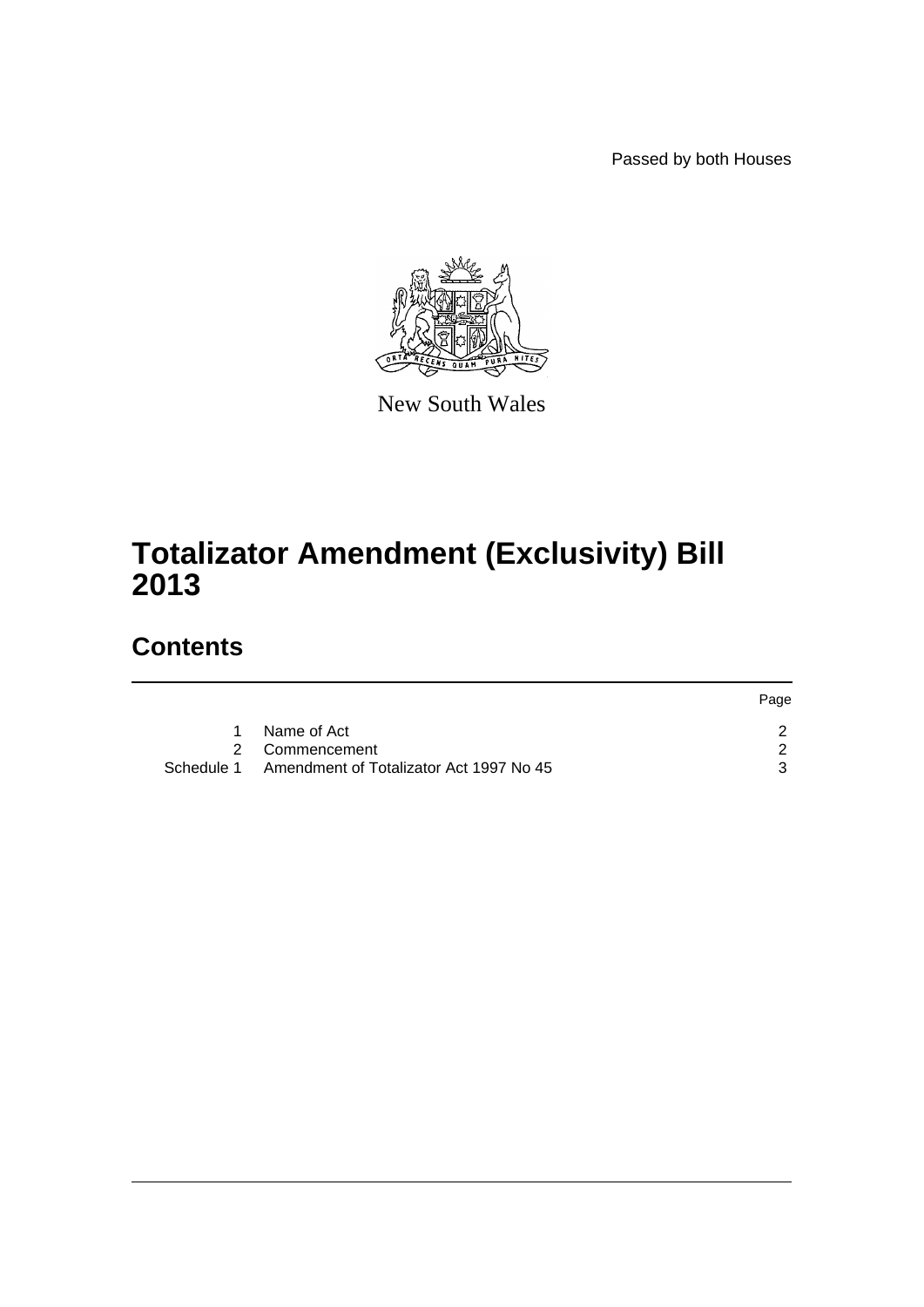*I certify that this public bill, which originated in the Legislative Assembly, has finally passed the Legislative Council and the Legislative Assembly of New South Wales.*

> *Clerk of the Legislative Assembly. Legislative Assembly, Sydney, , 2013*



New South Wales

# **Totalizator Amendment (Exclusivity) Bill 2013**

Act No , 2013

An Act to amend the *Totalizator Act 1997* to authorise an extension of the exclusivity period for the conduct of totalizators.

*I have examined this bill and find it to correspond in all respects with the bill as finally passed by both Houses.*

*Assistant Speaker of the Legislative Assembly.*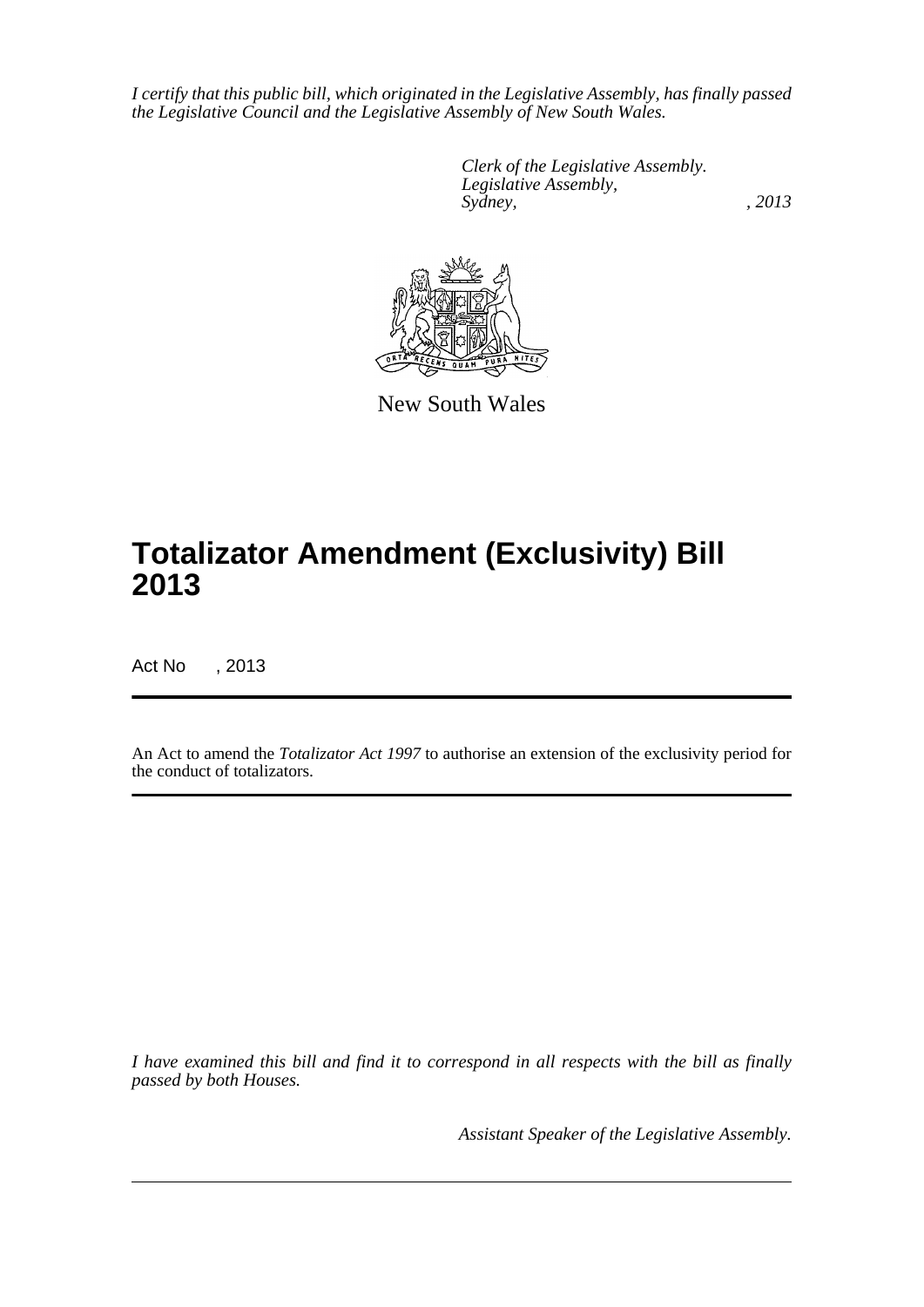Totalizator Amendment (Exclusivity) Bill 2013 [NSW]

## <span id="page-2-0"></span>**The Legislature of New South Wales enacts:**

#### **1 Name of Act**

This Act is the *Totalizator Amendment (Exclusivity) Act 2013*.

#### <span id="page-2-1"></span>**2 Commencement**

This Act commences on the date of assent to this Act.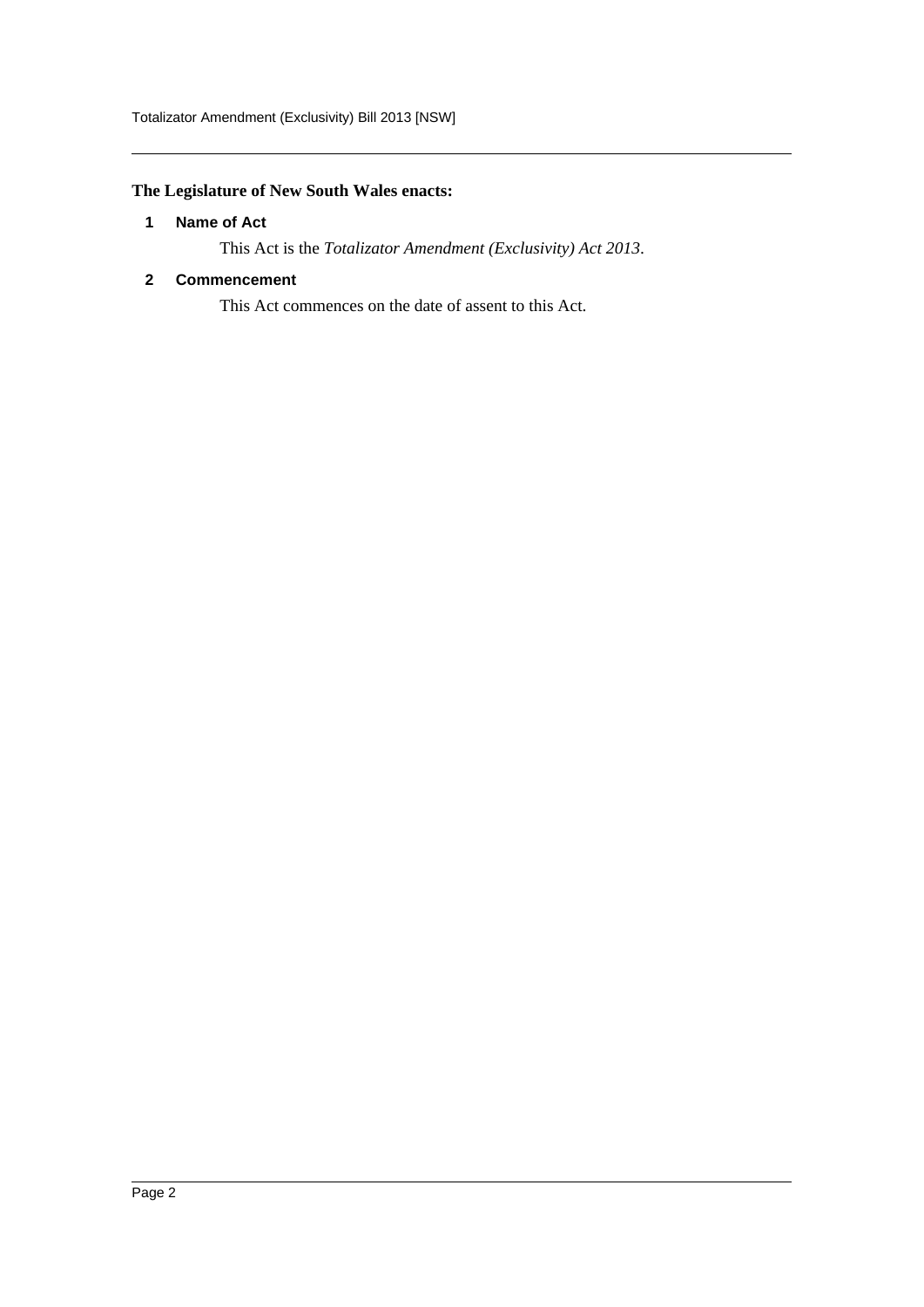# <span id="page-3-0"></span>**Schedule 1 Amendment of Totalizator Act 1997 No 45**

#### **[1] Section 11 Meaning of "exclusivity period"**

Insert at the end of the section:

(2) Despite subsection (1), the *exclusivity period* includes any extension of the period resulting from the operation of section 17AA.

#### **[2] Section 17AA**

Insert after section 17:

#### **17AA Extension of exclusivity period by agreement**

- (1) The Minister is authorised, on behalf of the Crown in right of the State, to accept the offer made by TAB Limited in the tabled copy of the deed poll to enter into the deed entitled "NSW Exclusivity Deed" set out in Attachment 1 to that deed poll.
- (2) The *tabled copy of the deed poll* is the copy of the deed poll executed by TAB Limited on 19 June 2013 as tabled, by or on behalf of the Minister introducing the Bill for the *Totalizator Amendment (Exclusivity) Act 2013*, in the Legislative Assembly on the day that the Bill was introduced.
- (3) If and when the NSW Exclusivity Deed comes into force, the *exclusivity period* referred to in section 11 is taken for the purposes of this Act (including for the purposes of any provision of a licence that refers to the exclusivity period) to have been extended to include an additional 20-year period:
	- (a) commencing at the beginning of 23 June 2013, and
	- (b) ending at 12.00 am on 23 June 2033.

**Note.** The NSW Exclusivity Deed will, on coming into force, entitle the Crown to be paid specified instalments as consideration for the extension of the exclusivity period.

- (4) However, subsection (3) ceases to have effect if the NSW Exclusivity Deed is terminated before 23 June 2033 in accordance with clause 5.1 of the Deed and, on such a termination, the exclusivity period referred to in section 11 is taken to have ended for the purposes of this Act (including for the purposes of any provision of a licence that refers to the exclusivity period).
- (5) For the avoidance of doubt, it is declared that:
	- (a) the Minister for Tourism, Major Events, Hospitality and Racing was authorised, on behalf of the Crown in right of the State, to conduct negotiations with TAB Limited concerning the extension of the exclusivity period referred to in section 11 (including in relation to the consideration payable to the Crown for any such extension), and
	- (b) the tabling of the tabled copy of the deed poll as provided by this section does not abrogate, limit or otherwise affect any right or liability of any person arising under or in relation to the deed poll or the NSW Exclusivity Deed after it comes into force, and
	- (c) except as provided by subsection (4), nothing in section 107 (No right to compensation for cancellation etc) abrogates, limits or otherwise affects any claim or any other action by TAB Limited against the Crown in right of the State under the NSW Exclusivity Deed after it comes into force.
- (6) This section has effect despite anything to the contrary in this Act or any other law.